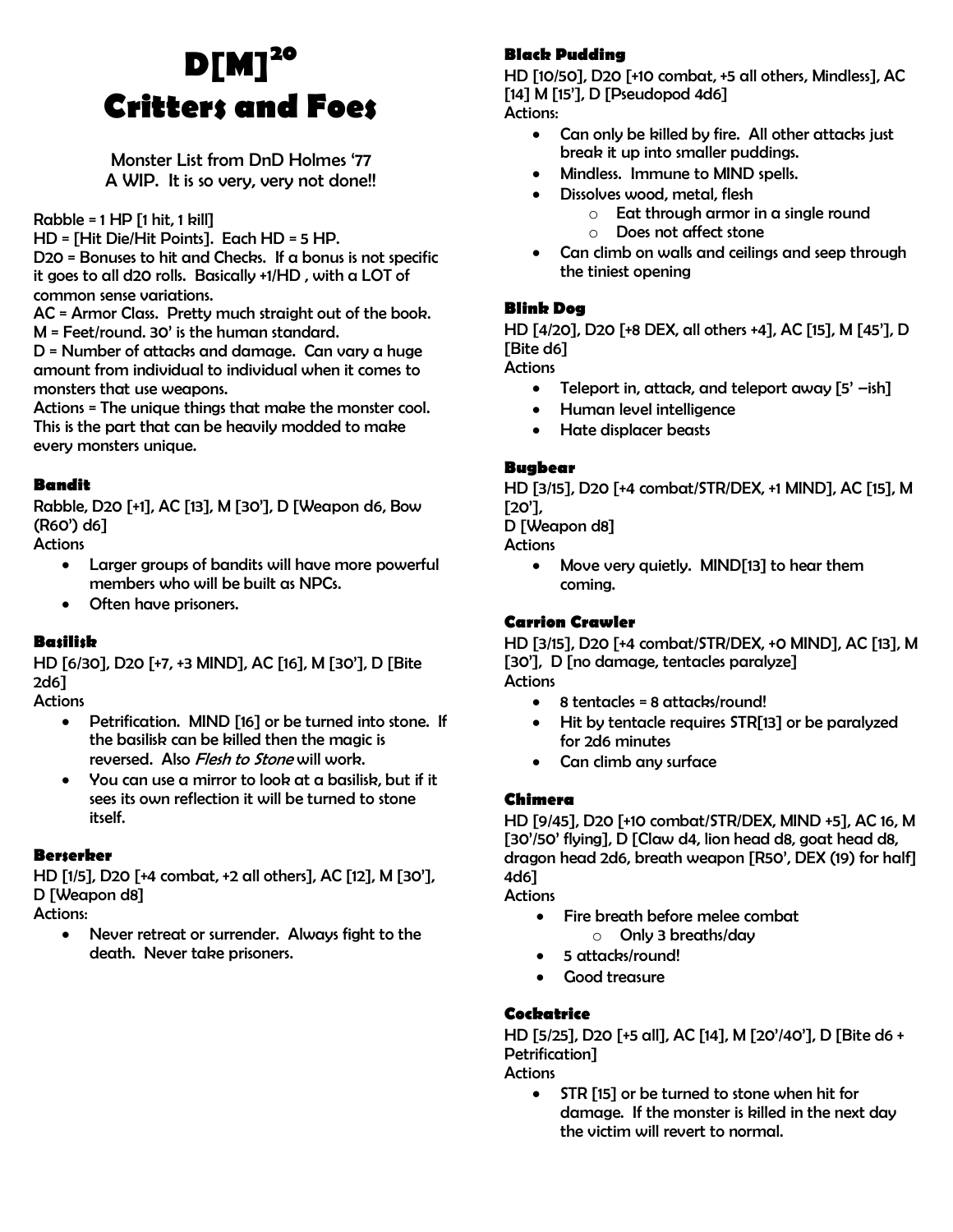# **Displacer Beast**

HD [6/30], D20 [+6 combat, +8 all Save Checks], AC [18], M [40'], D [2 tentacle@d8]

 Always appears to be 43' from its actual position. Bonuses already added in.

#### **Djinn**

HD [7/35], D20 [+8 all], AC [15], M [30'/60'], D [Weapon 2d8]

**Actions** 

- Can fly any direction up to max speed immediately
- Can conjure a yummy feast with bevvies for up to 12, create permanent soft goods, create metallic goods which last until the next sunrise
- Create illusions
- Turn invisible
- Assume gaseous form
- Carry up to 500 pound with ease
- Form whirlwind: Takes a full round to form, 30' high, 10' effective base that kills all 2HD or less creatures [DEX 15], or cause 2d6 [DEX for ½] caught in the whirlwind.

#### **Doppelganger**

HD [4/20], D20 [+4 all except +14 against ALL magic], AC [15], M [30'], D [Mutable weapon shape d12] **Actions** 

- Perfectly copy any humanoid of normal size [hobbit to large human/orc]
- Immune to sleep and charm

#### **Dragon**

HD [11/55], D20 [+12 all], AC [18], M [30'/60'], D [3 attacks – 2 claws d6, bite 4d6]

**Actions** 

- Lots of variability. This is for a standard firebreathing dragon.
- Not all dragons are evil.
- Fire breath [60' cone with 20' base], 55 points fire damage [DEX 15 for ½], 3/day.
- Immune to all fire, magical or otherwise
- Extremely intelligent, subject to flattery, can be bargained with
- Fear [MIND 15], dragons are scary. Pass the Check when you first encounter him or be frozen in FEAR for a full round.
- Always has a horde. A big one.

#### **Dwarf**

HD [1/5], D20 [+1, +3 versus poison and magic], AC [14], M [20'], D [Weapon d6] **Actions** 

- This is for a standard NPC. Anything more powerful should be made as a PC.
- Deep Vision. Can in completely darkness while underground

## **Elf**

HD [1/5] , D20 [+1, +2 to hit with bows, immune to sleep/charm, +3 versus magic], AC 13, M[30'], D [Weapon d6, longbow (R100'), d6+1) **Actions** 

- This is for a standard NPC. Anything more powerful should be made as a PC.
- Twilight Vision. Can see perfectly for a mile under the night sky.

#### **Gargoyle**

HD [4/20], D20 [+4], AC [15], M [20'/40'], D [4 claws @ d3] **Actions** 

- Look like grotesque statues. Can freeze literally for years.
- Can only be harmed by a magic weapon

#### **Gelatinous Cube**

HD [4/20], D20 [+4, immune to all MIND magic as well as cold and lightning], AC [12], M [15'], D [pseudopod d8] **Actions** 

- $\bullet$  10' cube
- Any contact against skin causes paralysis [STR 14] or be paralyzed for 2d6 rounds. Paralyzed victims are immediately absorbed, taking d8/round until digested.
- Treasure can often be found floating around in the Gelatinous Cube

#### **Ghoul**

HD [2/10], D20 [+3], AC [14], M [30'], D [3 attacks – claw/bite for d3 + paralysis] **Actions** 

- Touch causes paralysis in all non-Elves. STR [12] or be paralyzed for d6 rounds.
- Clerical Turn DC [17]
- Normal undead immunities [charm, sleep, mind reading]

#### **Giant**

HD [10/50], D20 [+10, +5 MIND], AC [16], M [45'], D [great club 2d6+10]

**Actions** 

- There are MANY different kinds of giants. These are stats for a standard,  $12'$ + tall giant with a big gut, small brain, and bad hygiene.
- Throw Rock  $[200']$ , DEX  $[15]$  all in a 10' area or take 2d6.
- Giants often carry bags full of all kinds of nifty things.